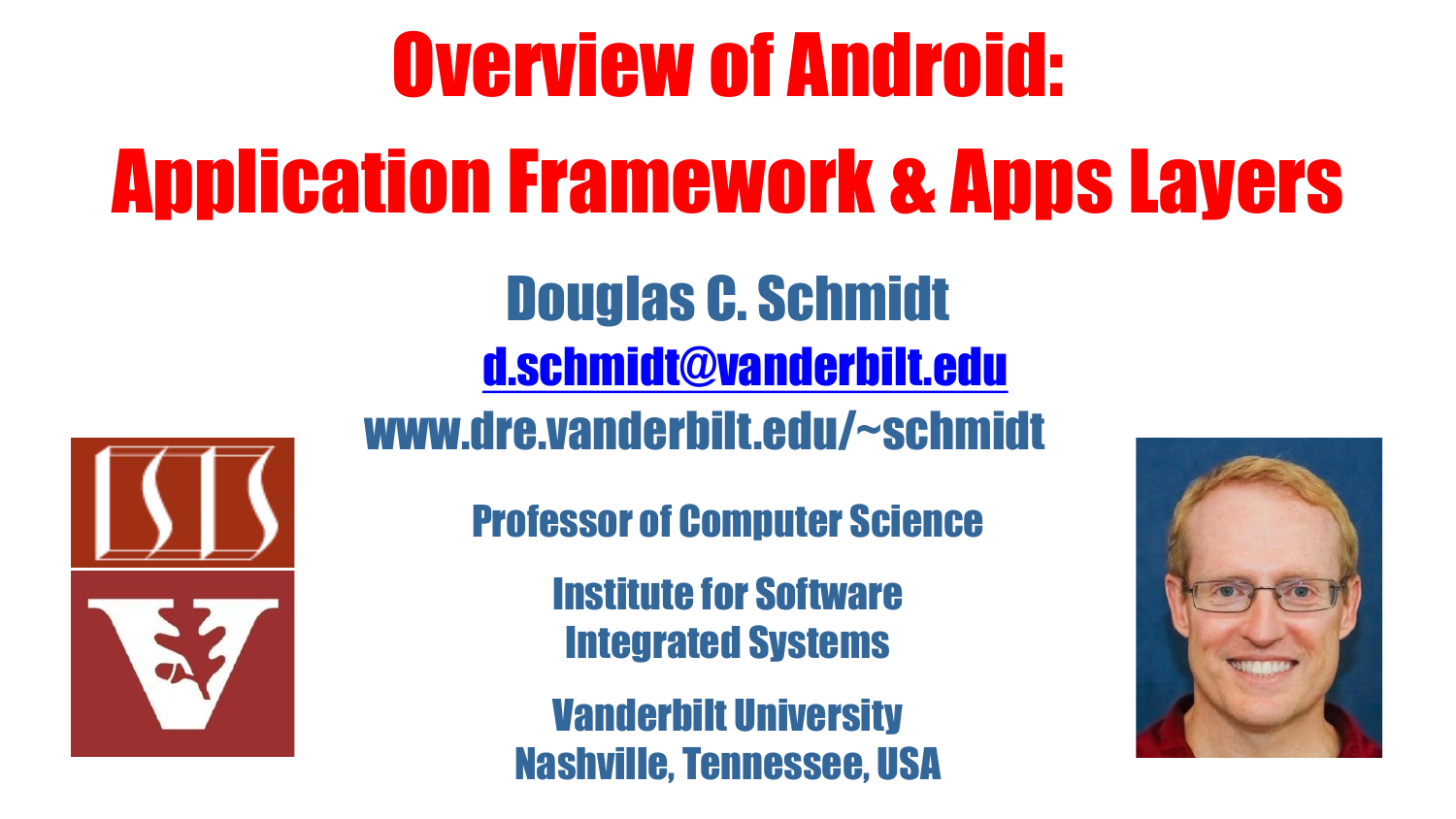#### Learning Objectives in this Part of the Lesson

- 1. Understand what is an application framework & know why it's useful
- 2. Recognize common system services in the Android Application Framework layer

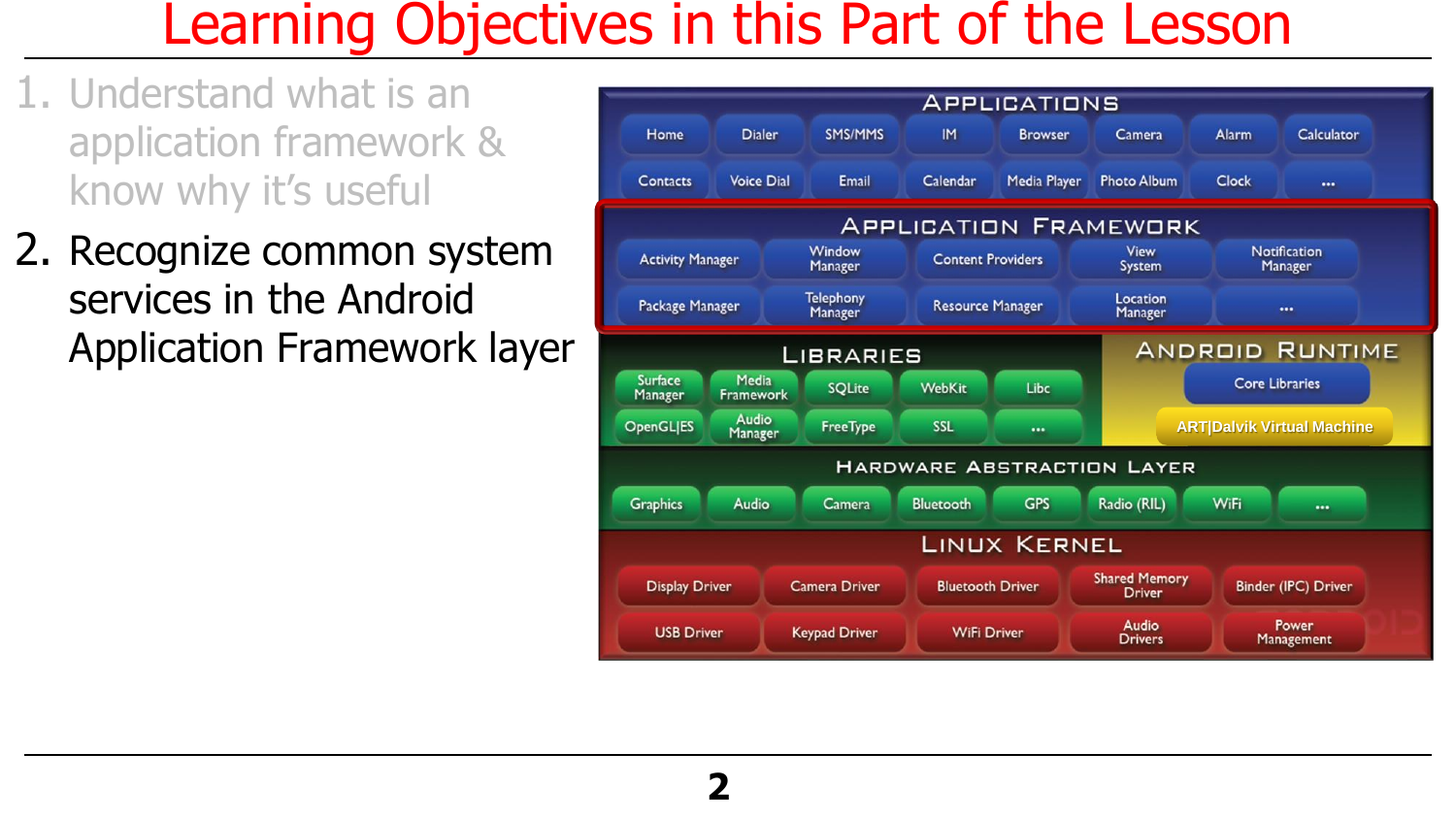#### Learning Objectives in this Part of the Lesson

- 1. Understand what is an application framework & know why it's useful
- 2. Recognize common system services in the Android Application Framework layer
- 3. Recognize common apps that are available on an Android device

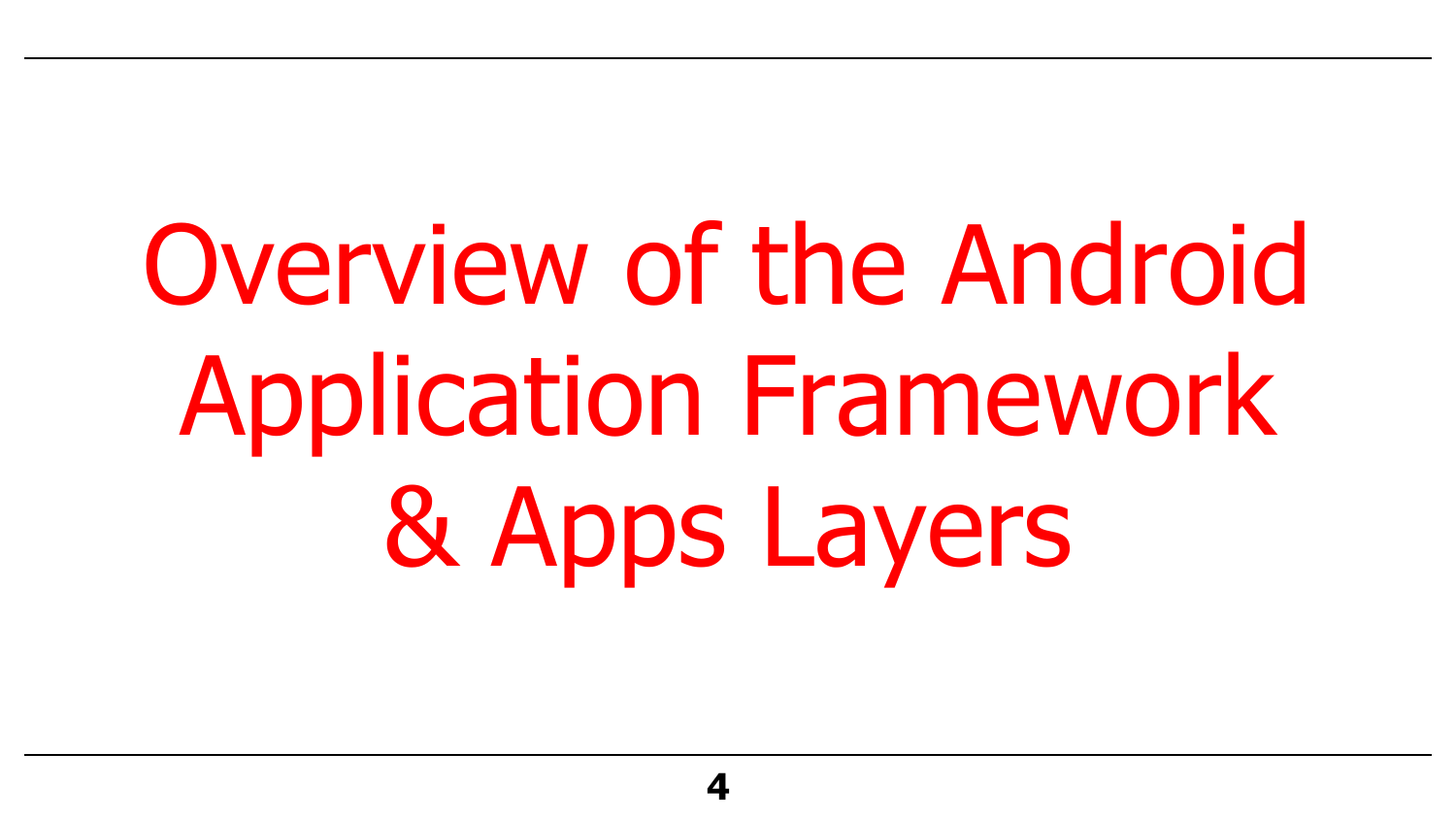• The Application framework layer contains system services that provide apps with the capabilities & info they need to do their work



**5** See [opensourceforu.efytimes.com/2013/12/birds-eye-view-android-system-services](http://www.dre.vanderbilt.edu/~schmidt/frameworks.html)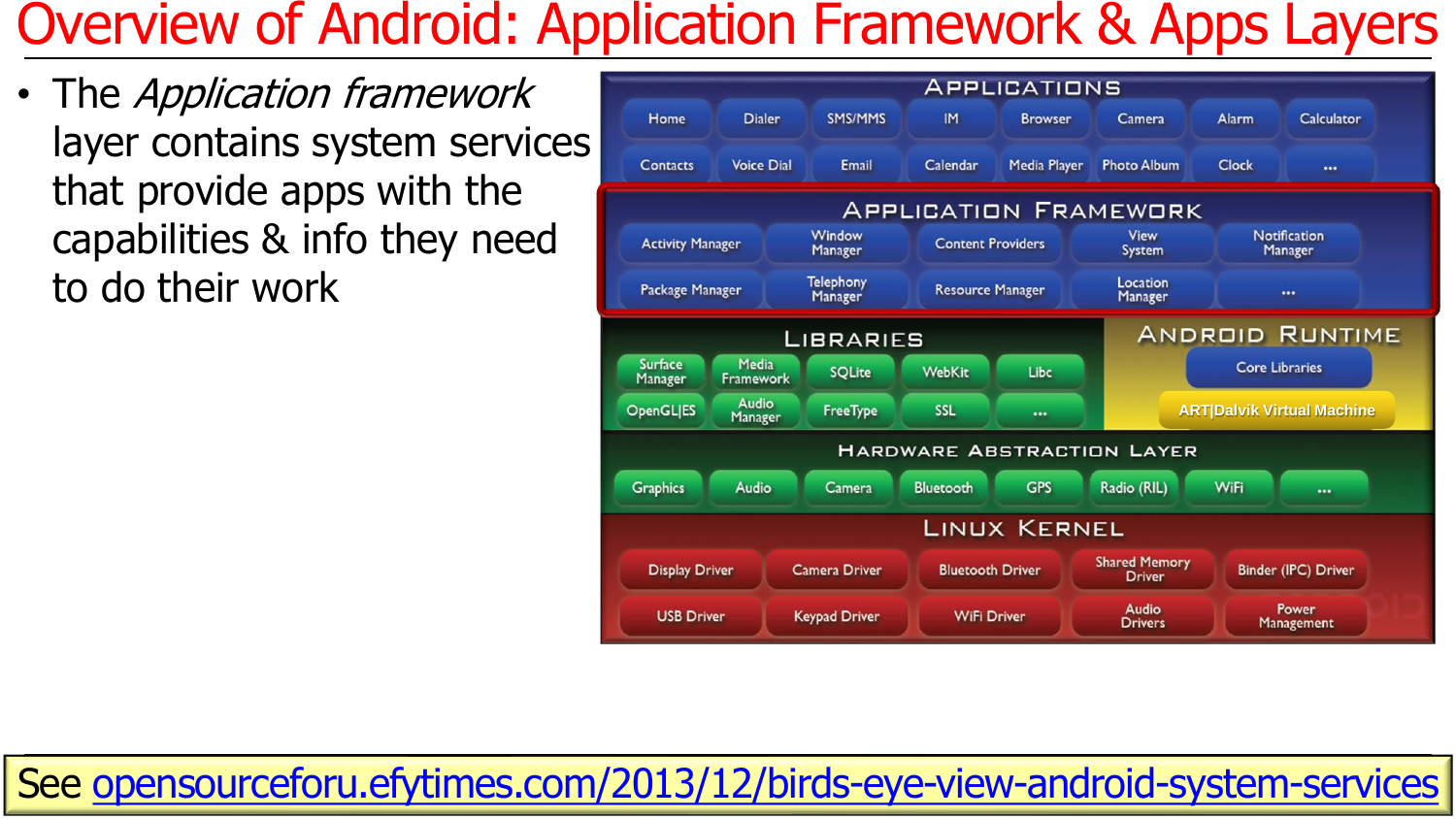**6**

- The *Application framework* layer contains system services that provide apps with the capabilities & info they need to do their work
	- Expose hardware & Linux OS kernel capabilities to apps
	- Run continuously during system operation
	- Control flow is driven by various events & callbacks

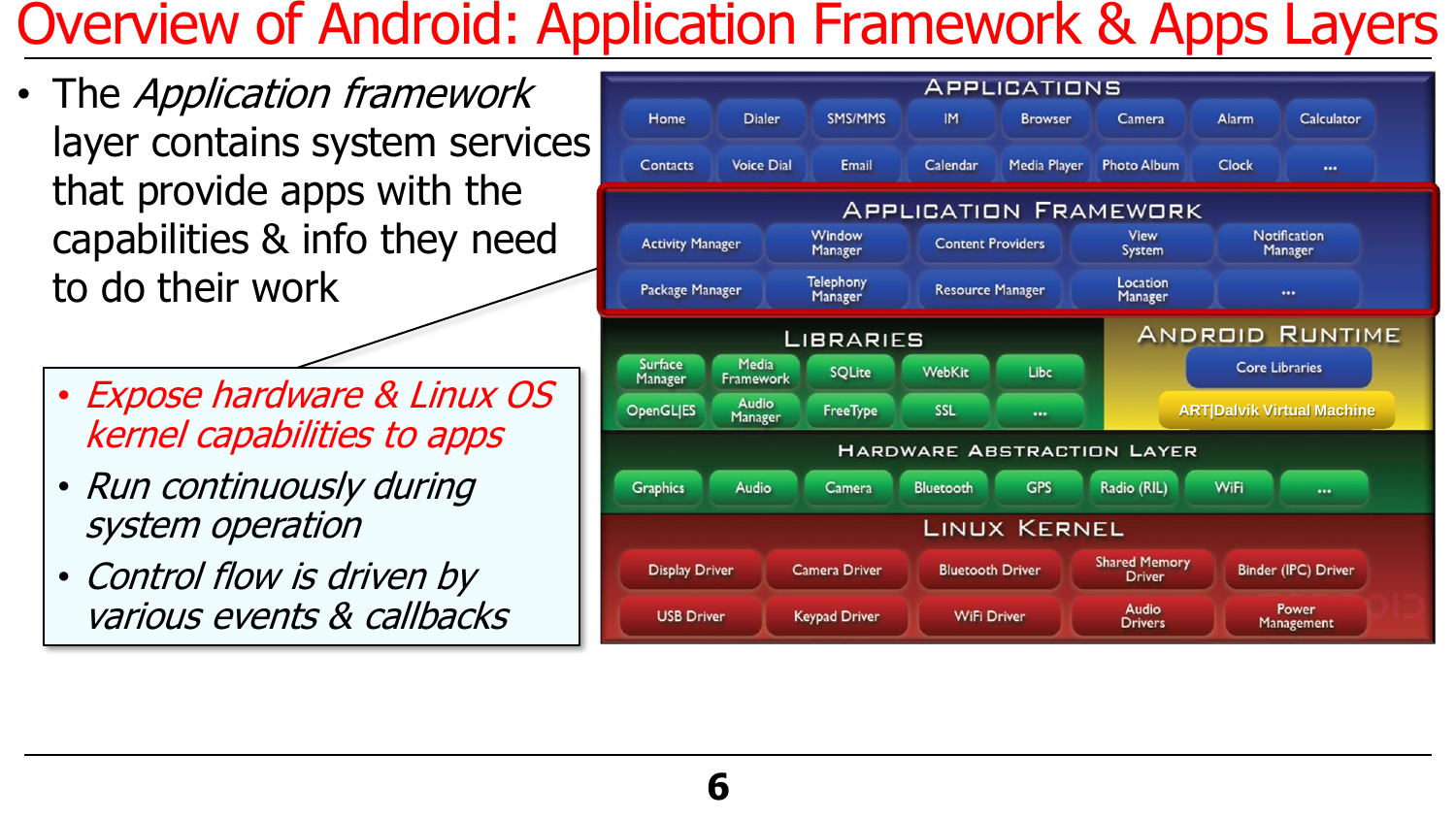**7**

- The *Application framework* layer contains system services that provide apps with the capabilities & info they need to do their work
	- Expose hardware & Linux OS kernel capabilities to apps
	- Run continuously during system operation
	- Control flow is driven by various events & callbacks

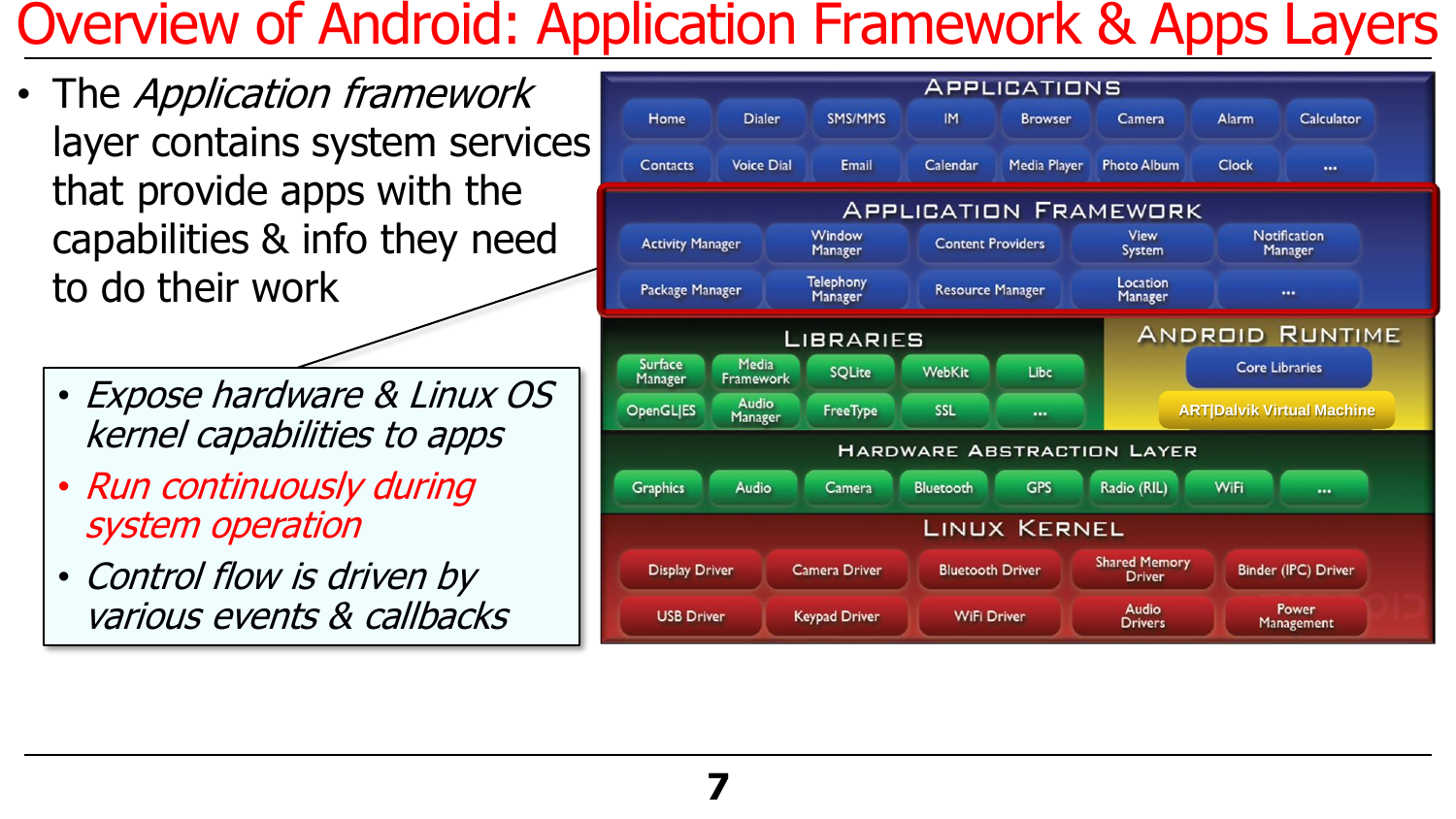**8**

- The *Application framework* layer contains system services that provide apps with the capabilities & info they need to do their work
	- Expose hardware & Linux OS kernel capabilities to apps
	- Run continuously during system operation
	- Control flow is driven by various events & callbacks

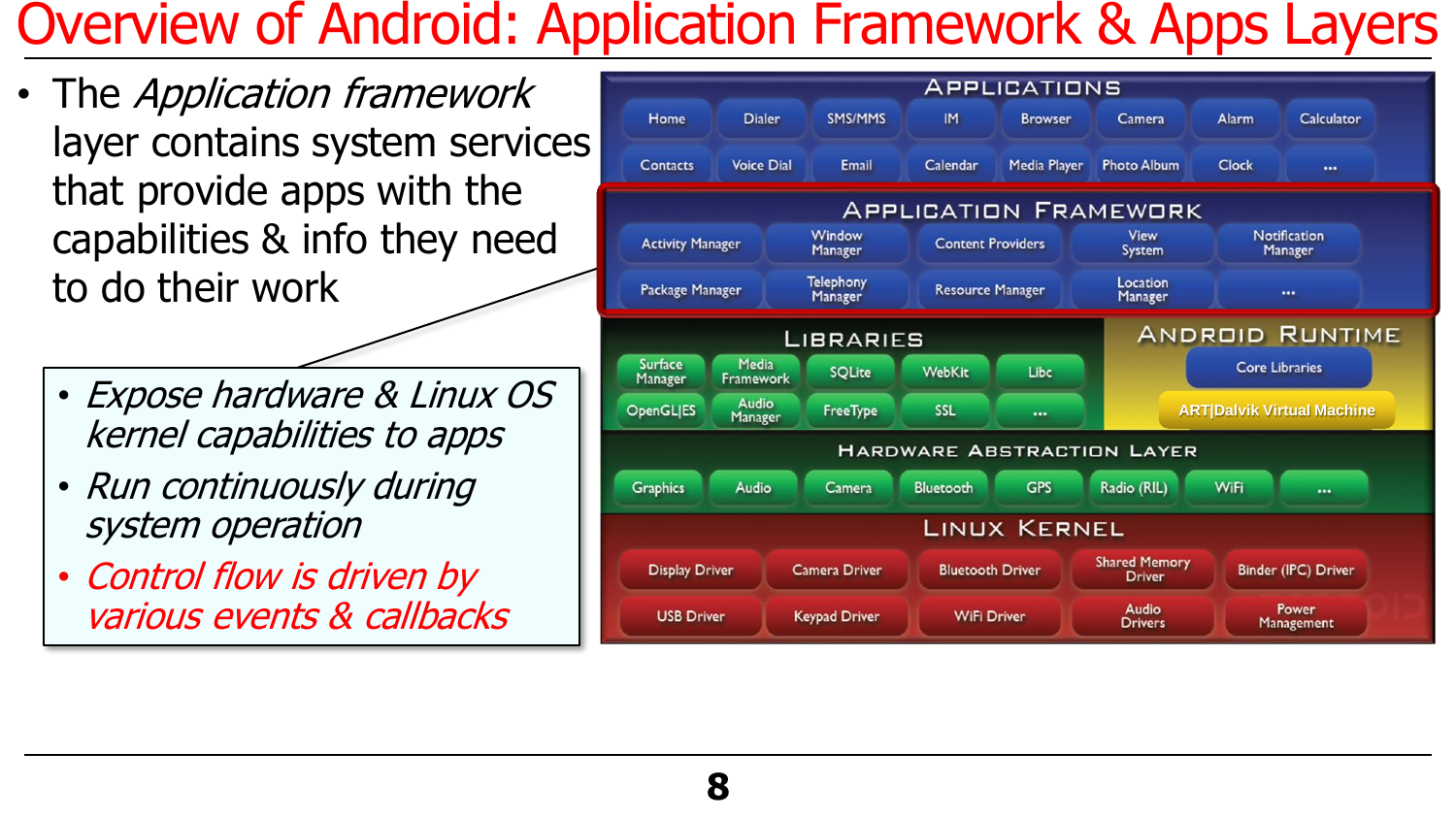• The Application framework layer contains system services that provide apps with the capabilities & info they need to do their work



These system services are largely written in Java, with some C/C++ native code **9**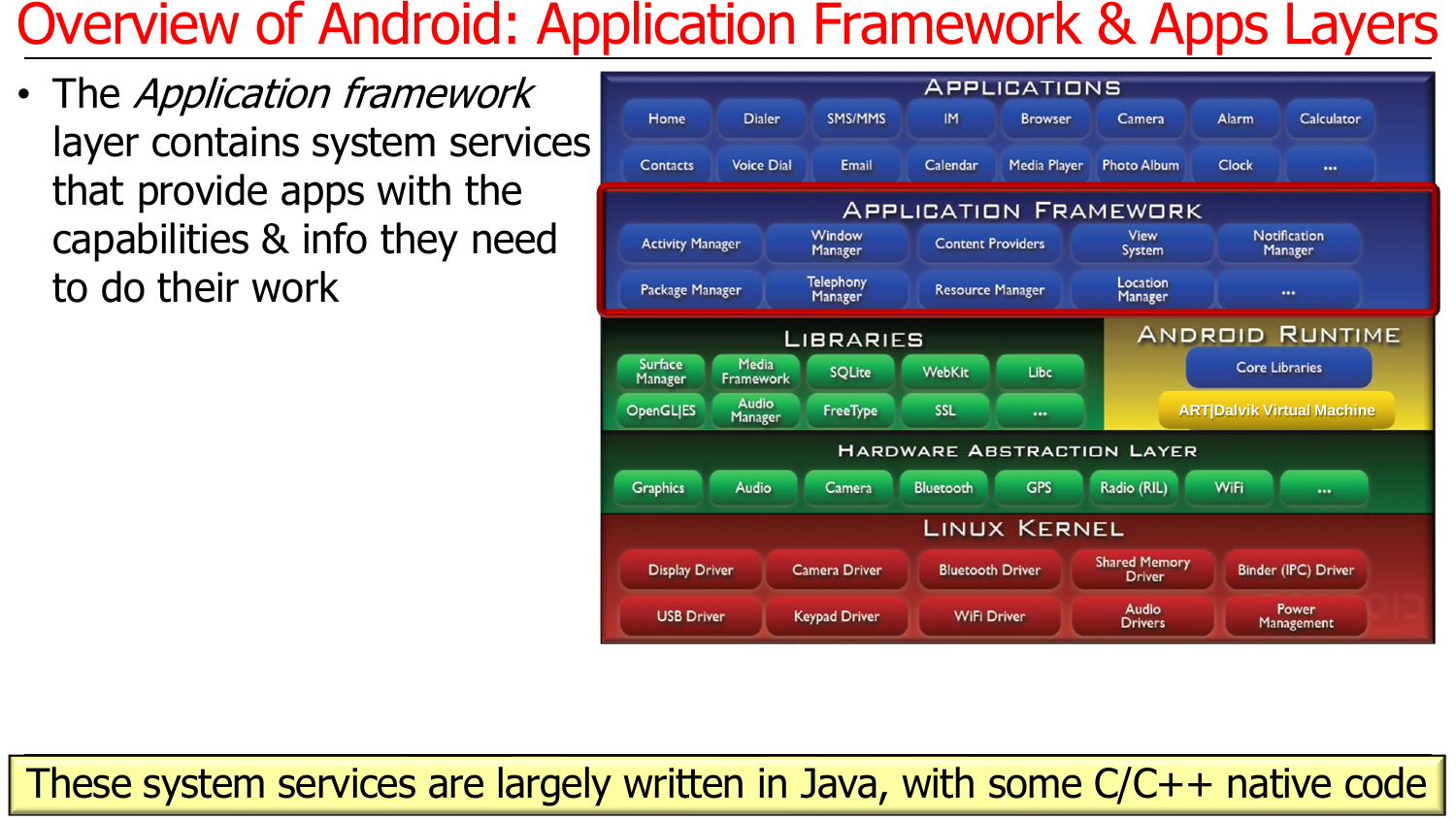• The Application framework layer contains system services that provide apps with the capabilities & info they need to do their work

> We focus on the Activity Manager Service throughout this course



This service uses intents to interact with activities, services, & broadcast receivers **10**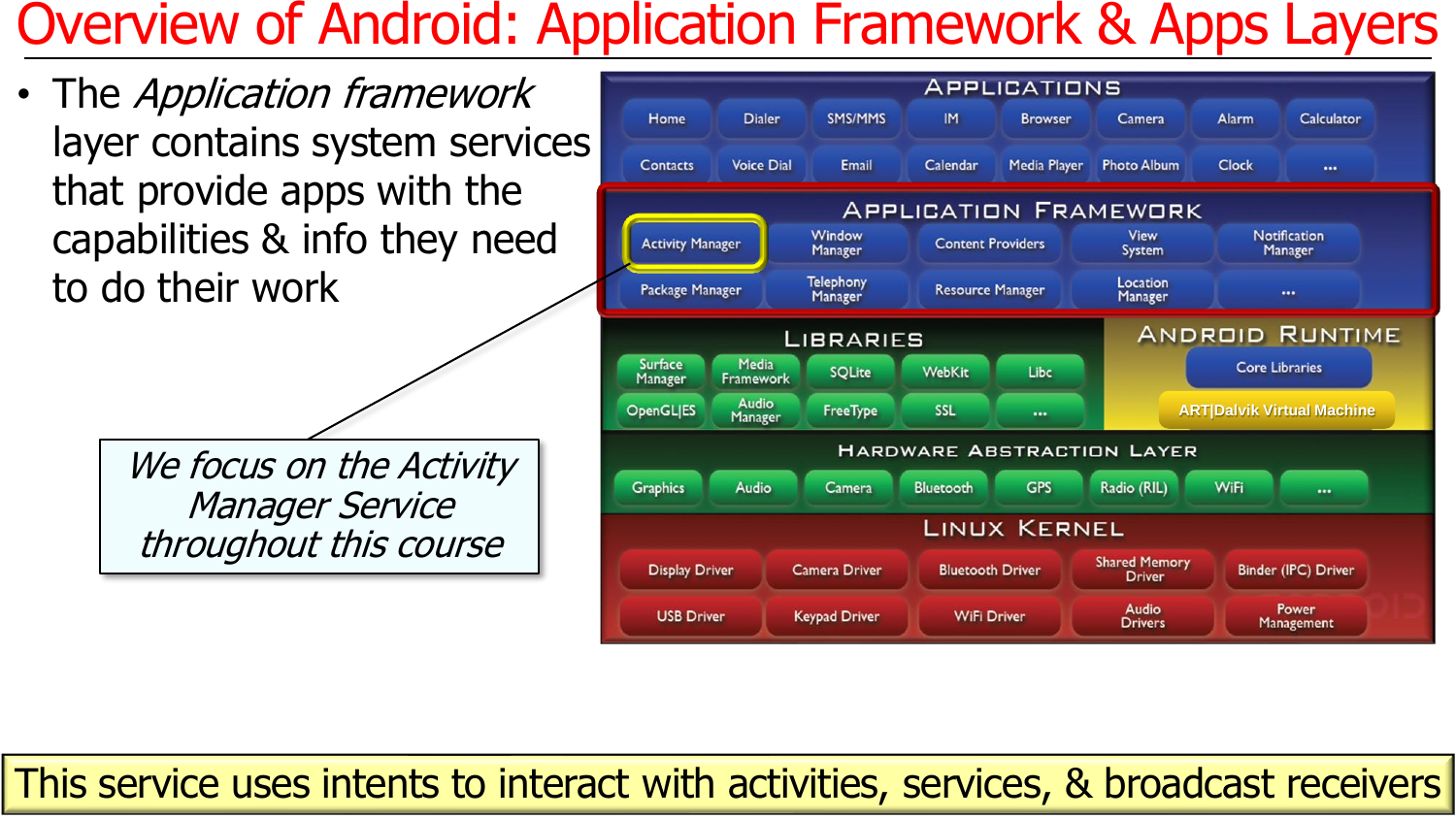• Atop Android's software stack are apps used every day



#### See [android.googlesource.com/platform/packages/apps](https://android.googlesource.com/platform/packages/apps/)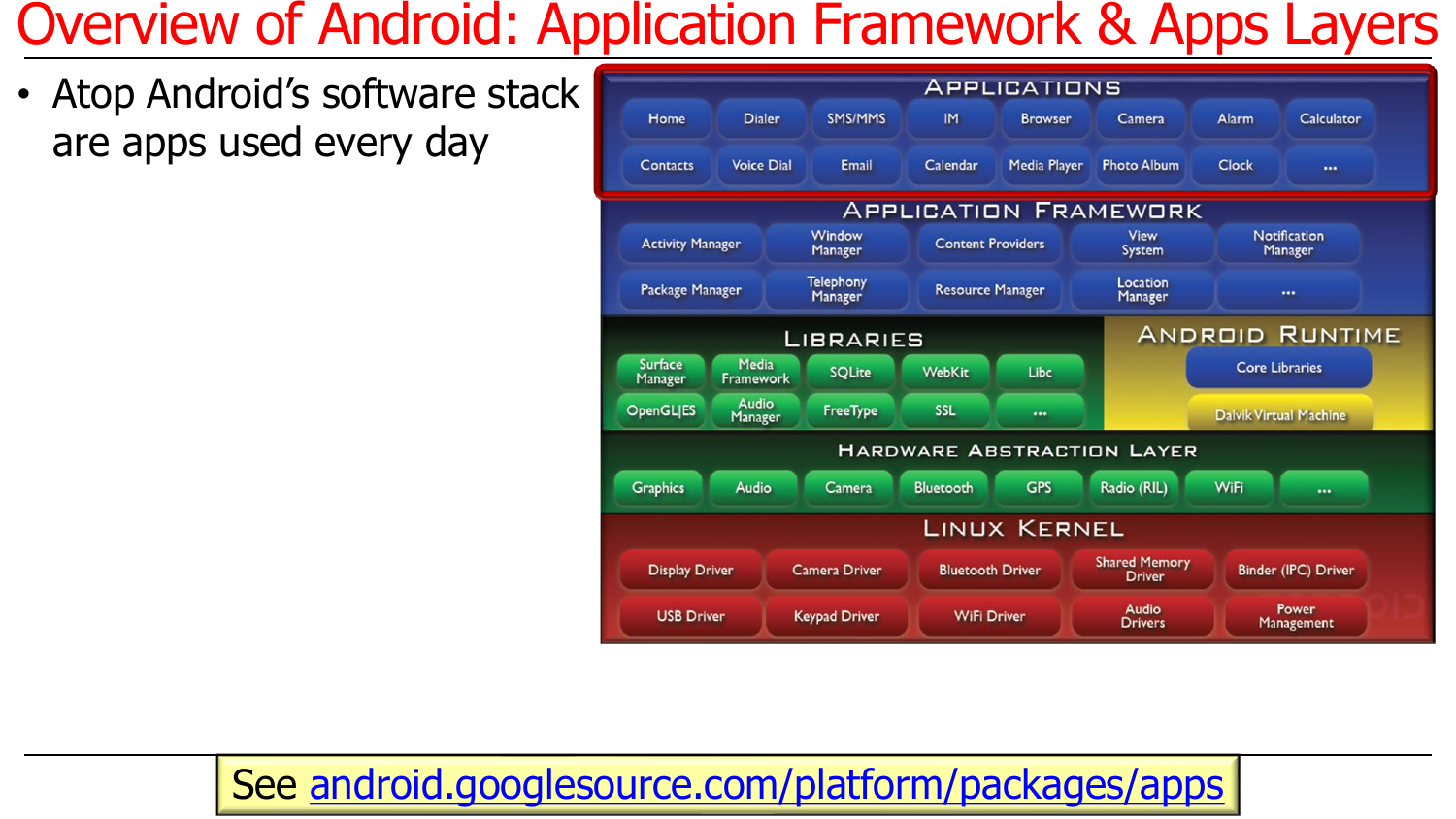• Atop Android's software stack are apps used every day



• The bulk of these apps are written in Java

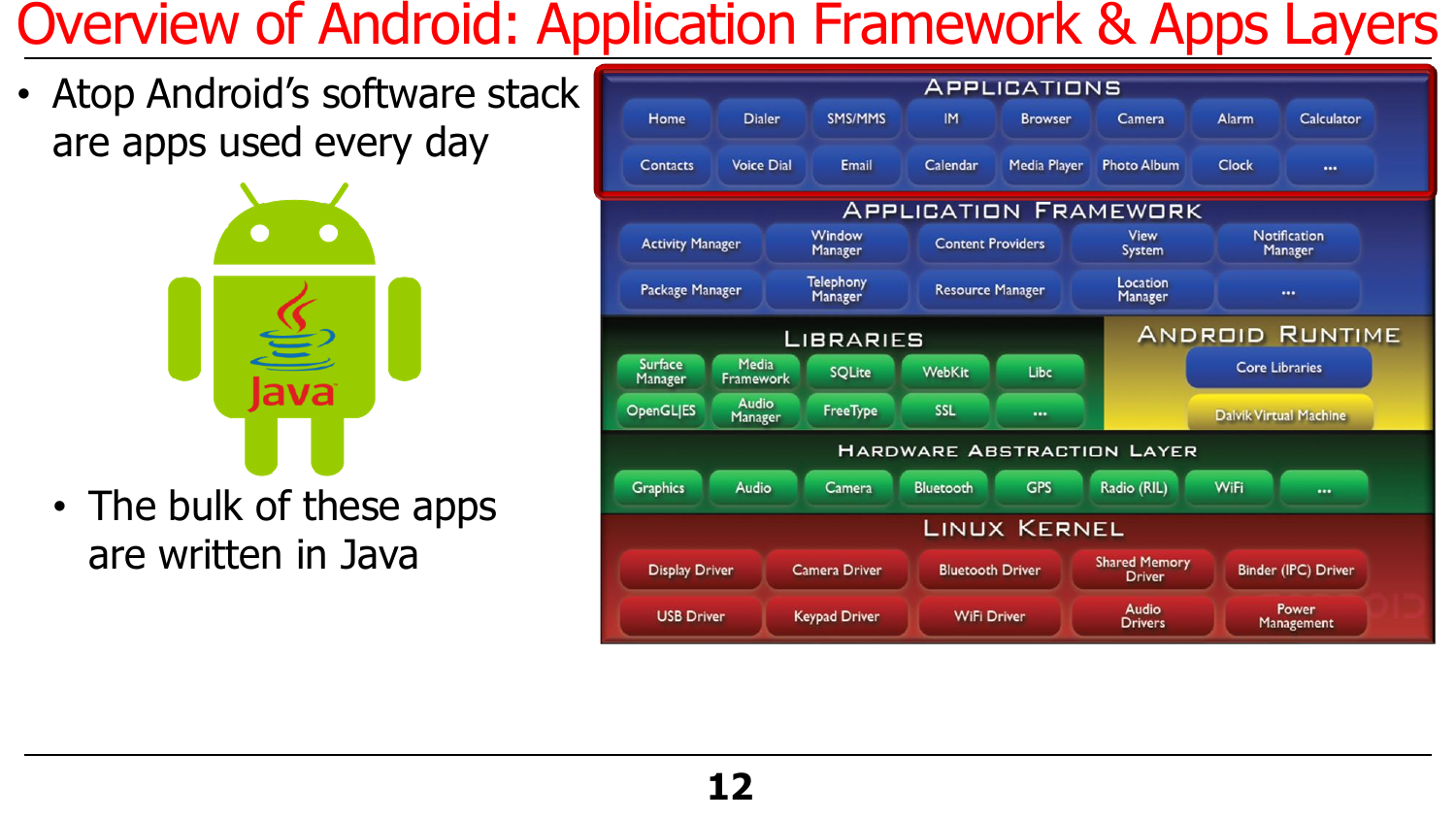• Atop Android's software stack are apps used every day

С  $C/C++$ 

- The bulk of these apps are written in Java
- It's also possible to write apps in C/C++



#### **13** See [developer.android.com/ndk](https://developer.android.com/ndk)